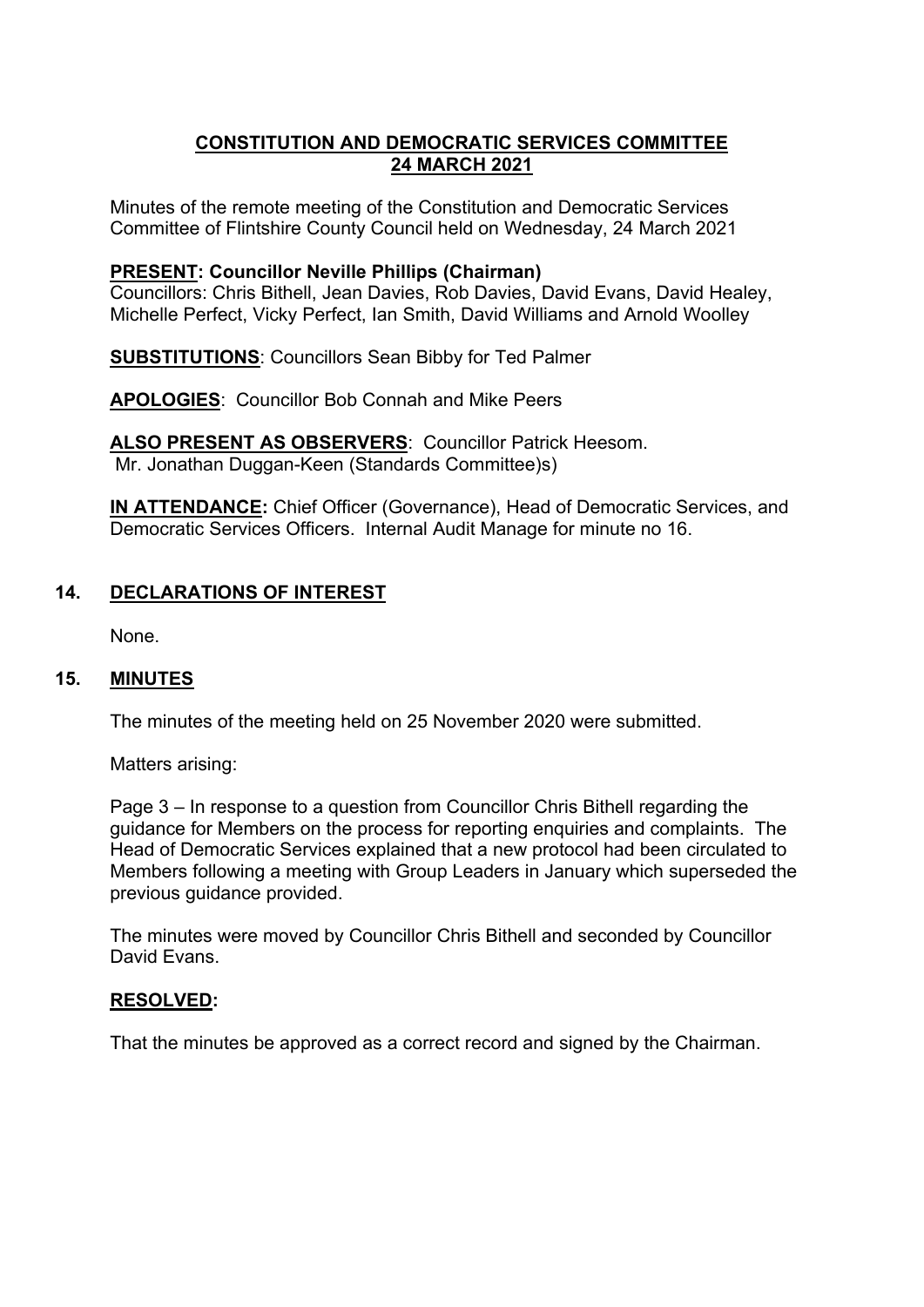# **16. REVIEW OF THE AUDIT COMMITTEE'S TERMS OF REFERENCE**

The Internal Audit Manager introduced a report to inform the Committee of the requirements in the

Local Government and Elections (Wales) Act 2021 ( sections 116-118) which required a change to the name of the Audit Committee to the Governance and Audit Committee. Appended to the report was the current Terms of Reference for the Audit Committee which had been updated to reflect the renaming of the Committee and to include the new functions going forward, as detailed in the report. The Internal Audit Manager said that the terms of reference had also been updated to address the additional changes that would be required to the composition of the renamed Governance and Audit Committee in May 2022. These changes would include the additional appointment of a lay member and also the Chair of the Governance and Audit Committee being a lay member.

The Internal Audit Manager reported that the draft Terms of Reference had been submitted to the Audit Committee prior to the meeting of the Constitution & Democratic Services Committee held today and the proposed changes to the terms of reference had been acknowledged. If accepted by the Committee they would be presented to County Council on 1 April for approval

The recommendation in the report was moved by Councillor Chris Bithell and seconded by Councillor Jean Davies.

### **RESOLVED**:

That the updated terms of reference as appended to the report which includes the amended name of the Council's Audit Committee and the new functions as set out in the Local Government and Elections (Wales) Act 2021 be acknowledged

### **17. REVIEW OF PROTOCOL FOR MEETING CONTRACTORS**

The Chief Officer (Governance) explained that the Protocol had been reviewed as part of the Committee's rolling programme of reviewing the Constitution. The periodic refresh was an opportunity to check that the document remained up to date and pertinent. He provided background information and said the Protocol explained the considerations that apply to the award of contracts and the determination of planning applications. It gave guidance on whether Members should meet with people seeking contracts with the Council and safeguards that should be applied if they did so. The guidance remained necessary although some of the terminology needed updating and the proposed changes were as shown in Appendix 1 of the report.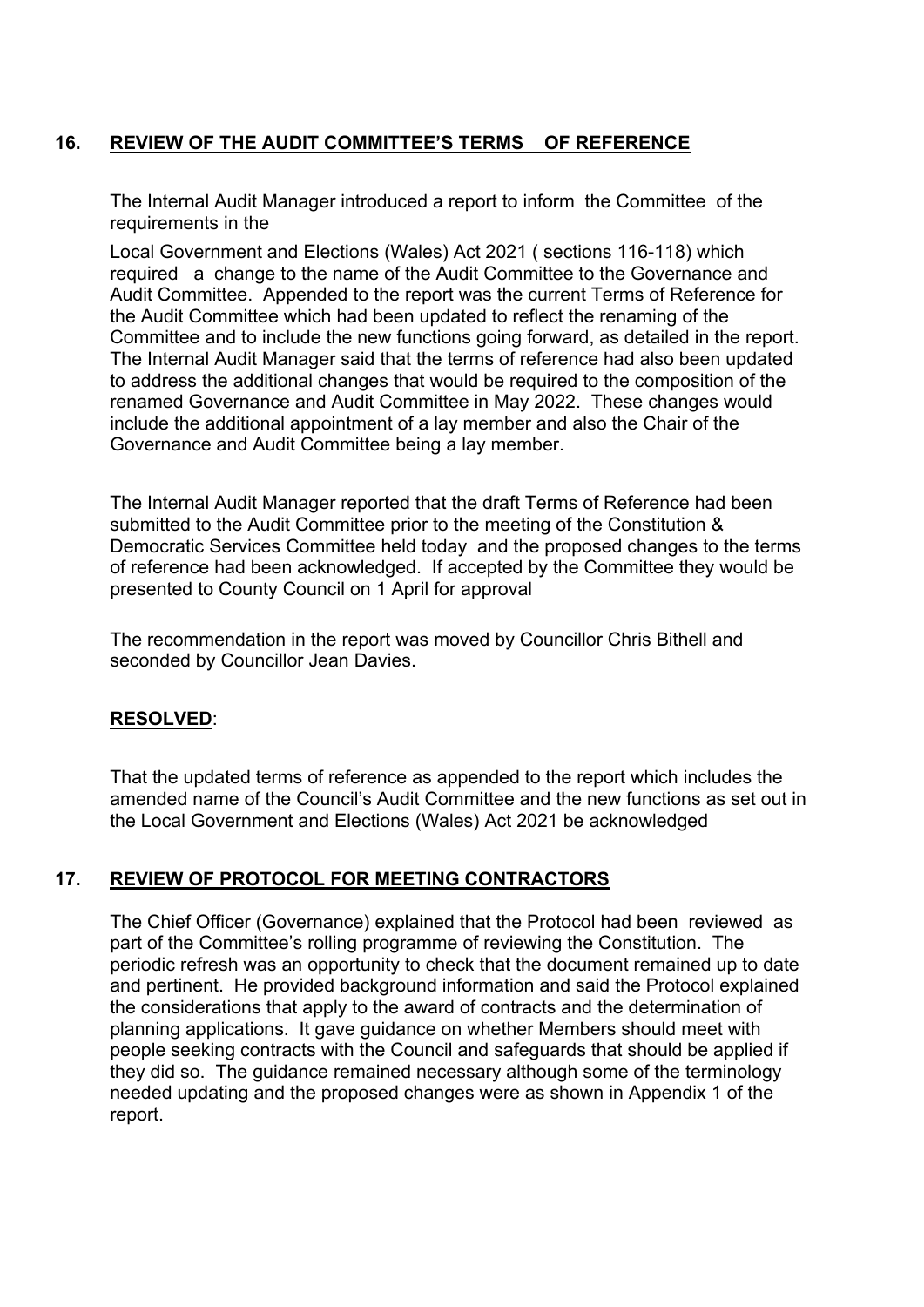The Chief Officer explained that the Protocol also gave advice on what Members should do if they were approached or lobbied by either planning applicants or objectors. The guidance on dealings with developers required updating, however, in addressing these matters the Protocol overlapped with the Planning Code of Guidance. It was suggested that the Protocol d should not seek to duplicate advice given elsewhere and the parts of the document relating to planning should be removed and the Planning Code of Guidance be updated instead. This document would be updated and reported to the Planning Strategy Group before being presented to the Constitution & Democratic Services Committee….The amended Protocol should then be included within training and induction programmes for officers who award contracts and Members of Cabinet.

Referring to Appendix 1, Councillor Chris Bithell raised a number of queries on the proposed changes to the Protocol. The Chief Officer responded to the comments and questions and provided clarification on where text had been inserted and deleted in the tracked changes. In response to the suggestion by Councillor Bithell the Chief Officer agreed to amend the wording on page 27, paragraph 1.3, to read as follows: "One of the overriding principles that must be complied with is that officers and Members should show no undue favour to any contractor". The Chief Officer also agreed to the further suggestion by Councillor Bithell that an additional precaution be included in section 6, page 28, that recordings of meetings/conversations should not be made without permission.

Councillor David Evans commented been on a matter which had been brought to his attention by a resident in his Ward concerning the progress of a planning application regarding a business. The Chief Officer advised that the Protocol did not prevent Members from advocating on behalf of residents in their Ward or other people. However, he agreed that further clarification could be helpful to outline the appropriate and positive role Members could undertake as community representatives if approached by applicants to request assistance in the progress of a business application which could benefit the Council or their Ward without the Member incurring any potential legal ramifications for the Council. In response to a further question by Councillor Evans concerning paragraph 1.3, page 27, the Chief Officer provided explanation of the meaning of the terminology 'undue favour' as referred to and said this was to avoid personal, or personal and prejudicial interests, being made by Members.

The recommendation in the report was moved by Councillor Chris Bithell and seconded by Councillor David Evans.

#### **RESOLVED:**

(a) That the parts of the Protocol for Members in their Dealings with Contractors/Developers and Other Third Parties relating to dealings with parties who might be bidding for or seeding a contact with the Council be amended as shown in the Appendix to the report; and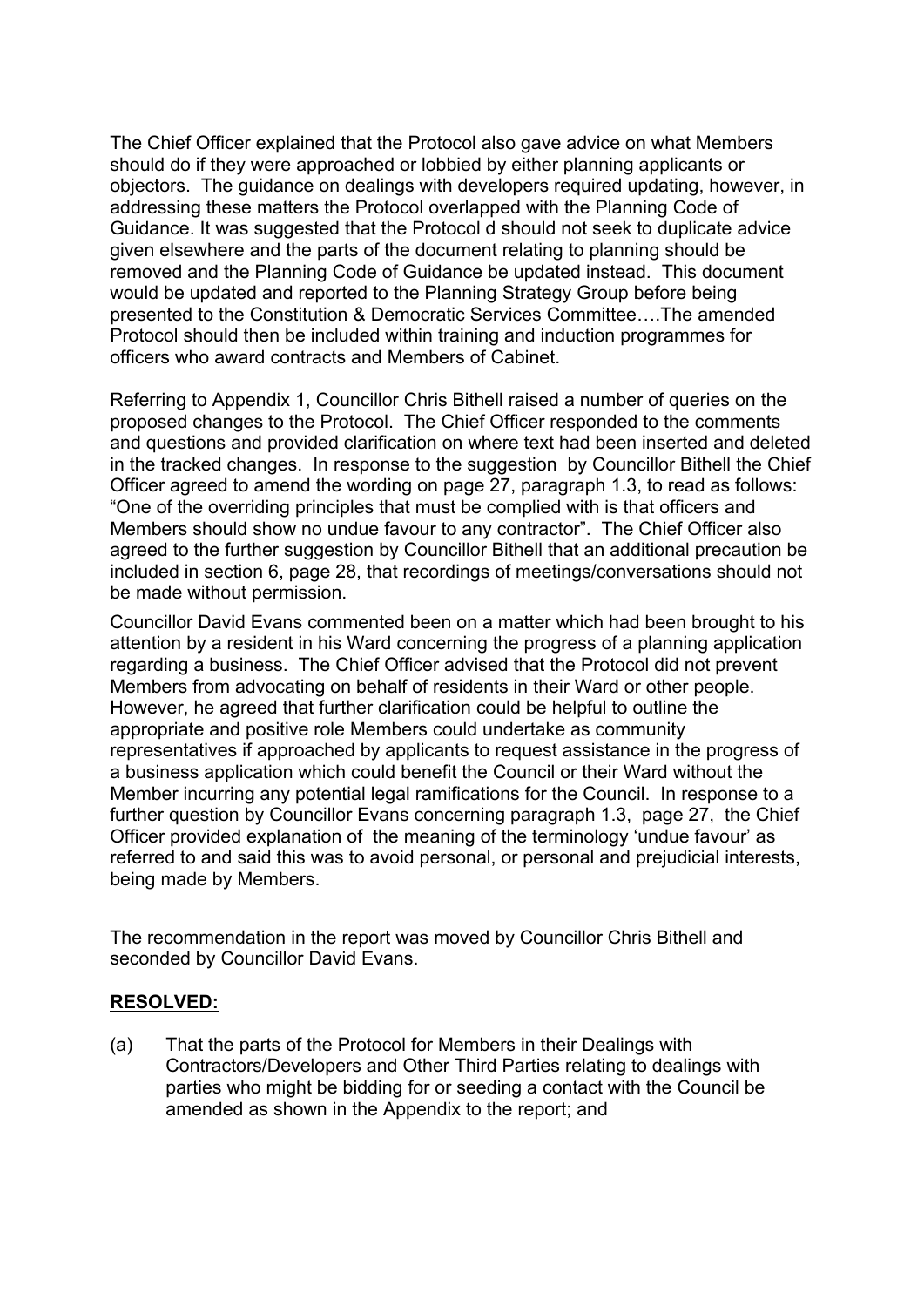(b) That the parts of the Protocol for Members in their Dealings with Contractors/Developers and Other Third Parties relating to Planning be transferred to the Planning Code of Guidance (to the extent that they are not already incorporated therein) and that the Planning Code of Guidance be updated.

# **18. UPDATE ON THE IMPLEMENTATION OF THE LOCAL GOVERNMENT & ELECTIONS ACT**

The Chief Officer (Governance) introduced a report to apprise the Committee of ongoing implementation of the Local Government and Elections (Wales) Act 2021. He advised that the provisions of the Act would be brought into force by three commencement orders accompanied by other relevant subordinate legislation during March 2021. These orders would bring the relevant provisions into force on a series of dates between March 2021 and 5 May 2022. As a consequence of the pandemic the commencement of a number of the Act's provisions had been postponed to 5 May 2022 to correspond with the date of the next Local Government elections. The Chief Officer reported on the main considerations and referred to the details of the commencement orders as shown in the report.

The Head of Democratic Services advised that Commencement order No.2 had been made on 11 March and dealt with the performance and governance regime for principal Councils and gave Welsh Ministers new support and intervention powers. Commencement Order No.3 was made on 18 March and bought into force provisions in respect of remote attendance at local authority meetings and arrangements for local authority meetings and documents, including requiring electronic publication of certain meeting documents.

Councillor Chris Bithell raised questions on the provisions under the first commencement order and the duties from 5 May 2022 for principal councils to make arrangements to enable the electronic broadcasting of meetings; to establish a petitions scheme; and the power to require authorities to appoint joint overview and scrutiny committees. The Chief Officer advised that the Act formally made provision for the temporary arrangements put in place until May 2021 due to the pandemic for holding remote meetings. He also said that provision was being made for electronic petitions to be made available. Officers responded to the question on the enabling power to appoint joint overview and scrutiny committees and it was agreed that the Head of Democratic Services would provide further information on this duty following the meeting. The Head of Democratic Services referred to the Local Government (Wales) Measure 2011 which advised that local authorities may set up joint scrutiny committees and explained that the wording had been changed from 'may' to 'must'.

Councillor Chris Bithell also sought clarification on the removal of the restriction on monitoring officers also being designated Head of Democratic Services, and on the abolition of polls consequent on a Community meeting, which were being brought into force on 5 May 2022 for principal councils. In response the Chief Officer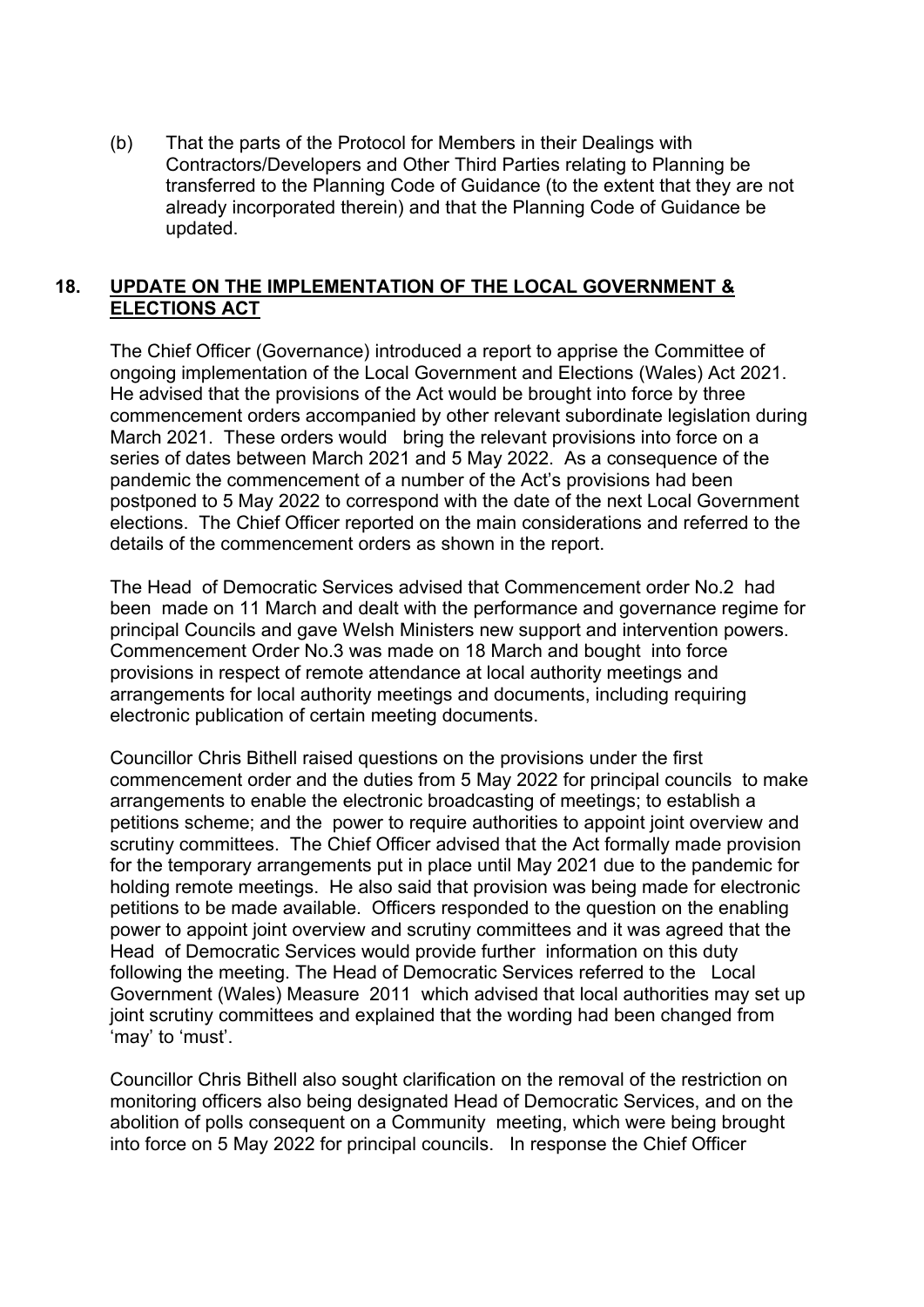advised that the first matter had been to provide a statutory separation of powers: the post of Head of Democratic Services which provided support to non-executive members to fulfil their role was not combined with the post of the Monitoring Officer. In response to the second matter he outlined how community polls were conducted and commented that the Welsh Government had probably determined that there were better ways of engaging with the public to determine public opinion

The recommendation in the report was moved by Councillor Jean Davies and seconded by Councillor David Healey.

# **RESOLVED:**

That the implementation timetable be noted and further updates be provided in due course.

# **19. ADOPTION ABSENCE FOR LOCAL AUTHORITY MEMBERS**

 The Head of Democratic Services introduced a report to inform the Committee of the increase in adopter's absence entitlement for Members. He provided background information and advised that the relevant part of the Constitution had been changed to reflect the new increase in adoption absence period for local authority members from 2 to 26 weeks

The recommendations in the report were moved by Councillor Chris Bithell and seconded by Councillor Ian Smith.

### **RESOLVED**:

That the Committee notes that the Welsh Government have made the Family Absence for Members of Local Authorities (Wales) (Amendment) Regulations 2021; and the Constitution amended accordingly.

# **20. MEMBER WORKSHOPS, BRIEFINGS AND SEMINARS UPDATE**

The Head of Democratic Services introduced a report to provide an update on the engagement events held during the last year. He drew attention to the events provided, using webex video technology, from 1 July 2020 to 22 March 2021 as detailed in the report. He invited Members to contact him with any suggestions they wished to put forward for future Member development events.

In response to a request from Councillor Chris Bithell it was agreed that the Head of Democratic Services would include the number of Members attending each event in future reports to the Committee

The recommendations in the report were moved by Councillor Chris Bithell and seconded by Councillor Rob Davies.